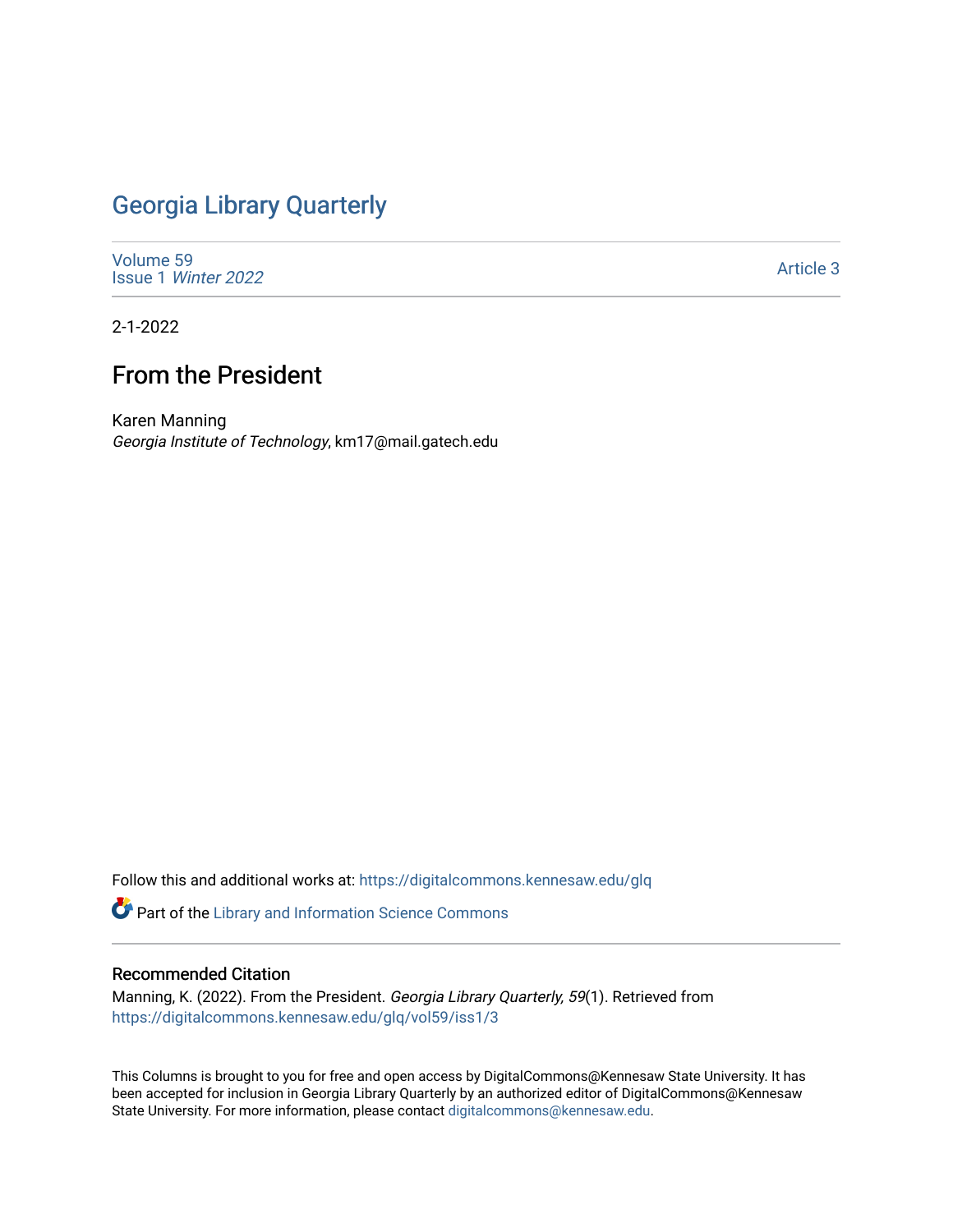$\mathcal{F}_{\text{rom the}}$  PRESIDENT



I am honored to serve as the 2022 president of the Georgia Library Association (GLA). It is with alacrity that I begin this presidency. Leadership involves facilitating individual and collective efforts to accomplish shared objectives. In this essence, I follow the

*Karen Manning*

lead of my immediate predecessor, Wendy Cornelisen, and past presidents. Their guidance has been exceptional, and I am grateful for their continuing support.

As we enter 2022, it is important to reflect on GLA's successes in 2021 and look ahead to another successful year. The challenges presented by the pandemic continue to impact us all. However, we will continue navigating the future with optimism and adaptation*.*

Our immediate Past-President Wendy Cornelisen initiated a five-year strategic plan for GLA. Strategic planning gives us the opportunity to assess our current state, envision the future, and broaden our horizons. A major task for 2022 will be focusing on key initiatives and action items provided in the strategic plan, based on survey responses from GLA members.

The Equity, Diversity, and Inclusion (EDI) Task Force, led by cochairs Robert Taylor and Chaun Campos, completed a report that informs GLA on essential components that will be progressive in cultivating a more inclusive community. I commend the efforts and diligent work of the task force members to bring forth this important report. The new strategic plan also includes an emphasis on diversity, equity, and inclusion.

I am proud to be a part of an association where members lead and direct activities to help achieve group or association goals. The willingness of our members to consistently support and offer their time to GLA speaks volumes about the greatness within. I want to thank all who accepted or transitioned into leadership roles for committees, divisions, interest groups, and other singular roles. Your "call to action" is commended and appreciated. I am especially grateful to Angela Cortellino and Kara Rumble who stayed the course for another year of advocacy and conference leadership! Linh Uong accepted the very important role as our new administrative liaison. I am deeply grateful that her predecessor Ashley Dupuy will remain as a "consultant" throughout the transition. I am confident that our members will support the chairs and contribute to the endeavors that will be put forth this year. We can build on our myriad of interests and demonstrated strengths. I look forward to progressively working with all.

The Columbus Area Library Association (CALA) is on track to become an external affiliate of GLA. An ad hoc group was formed to finalize the process of incorporating new groups and affiliates into GLA. We are excited about welcoming CALA and expanding our membership.

Midwinter planning is the opportune time to get involved with GLA. The first meeting day was filled with enthusiastic energy. The various ideas and creativity for activities and events flowed faster than I could keep up with! I was thrilled to meet and greet members, especially our first-time attendees! GLA has a strong history of involvement and commitment to the community through active engagement. Let's continue building on this great foundation!